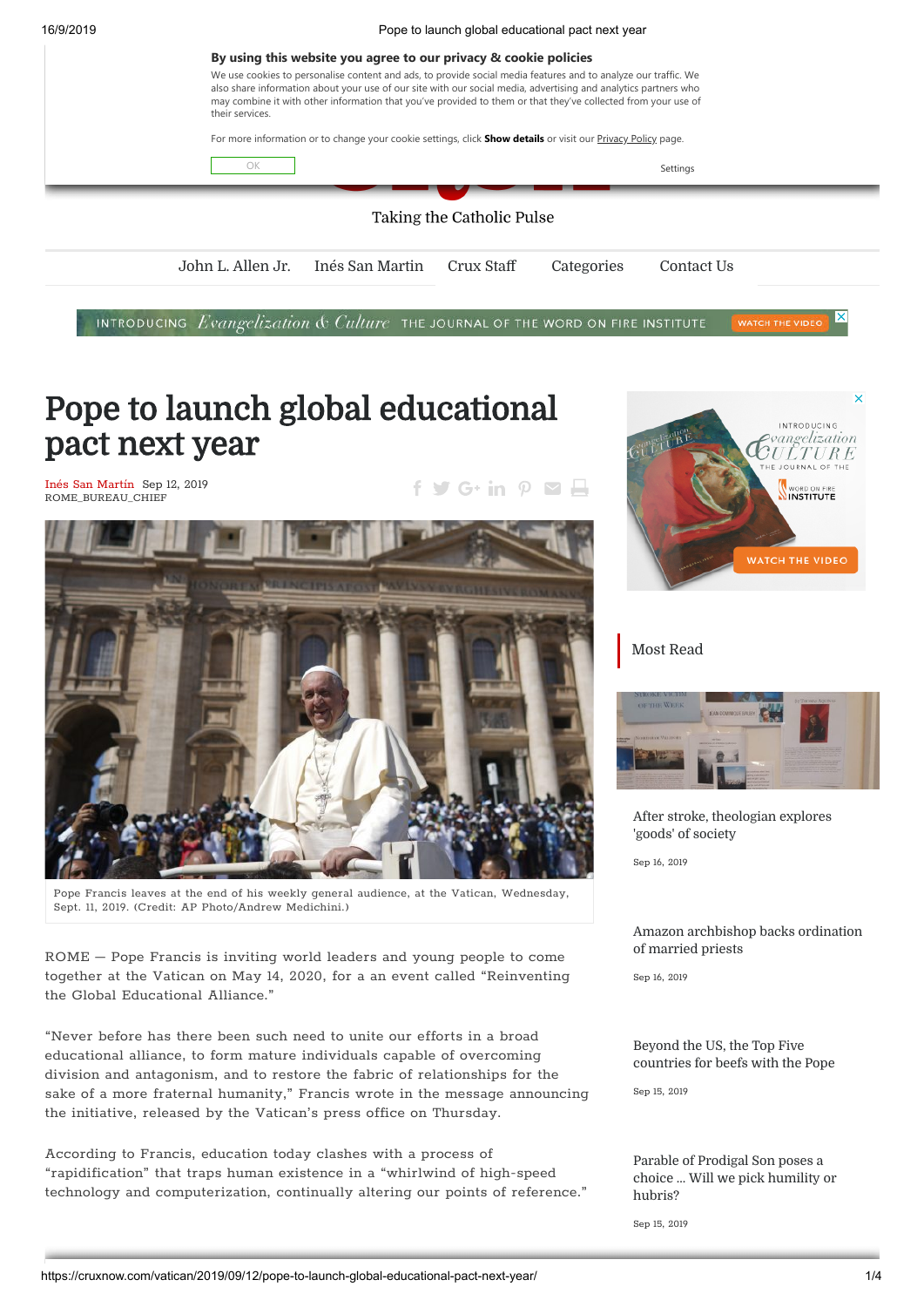| 16/9/2019 |  |  |
|-----------|--|--|
|           |  |  |

Pope to launch global educational pact next year

|                 | By using this website you agree to our privacy & cookie policies                                                                                                                                                                                                                                                                                   |  |  |
|-----------------|----------------------------------------------------------------------------------------------------------------------------------------------------------------------------------------------------------------------------------------------------------------------------------------------------------------------------------------------------|--|--|
| their services. | We use cookies to personalise content and ads, to provide social media features and to analyze our traffic. We<br>also share information about your use of our site with our social media, advertising and analytics partners who<br>may combine it with other information that you've provided to them or that they've collected from your use of |  |  |
|                 | For more information or to change your cookie settings, click <b>Show details</b> or visit our <b>Privacy Policy page.</b>                                                                                                                                                                                                                         |  |  |
|                 | Settings                                                                                                                                                                                                                                                                                                                                           |  |  |
|                 |                                                                                                                                                                                                                                                                                                                                                    |  |  |

As a result, human id $\epsilon$ 

According to an African proverb, Francis wrote, "it takes a whole village to educate a child." When it comes to education, that village still needs to be created, beginning by clearing the ground of "discrimination," and fraternity "must be allowed to flourish."

According to the pope, this not only includes teachers, students and their families, but wider civil society, including science, sports, politics, and charitable organizations.

## Crux needs your monthly support

to keep delivering the best in smart, wired and independent Catholic news.

[Support](https://cruxnow.com/support-crux/) Crux

"An alliance, in other words, between the earth's inhabitants and our 'common home', which we are bound to care for and respect," Francis wrote. "An alliance that generates peace, justice and hospitality among all peoples of the human family, as well as dialogue between religions."

In addition to the May 14 meeting in the Vatican's Paul VI Audience Hall, Francis said that a number of seminars on related topics will take place in other locations to prepare for the event.

"I invite everyone to work for this alliance and to be committed, individually and within our communities, to nurturing the dream of a humanism rooted in solidarity and responsive both to humanity's aspirations and to God's plan," Francis wrote.

### Latest Stories



Season two opens for famed Paris cathedral, but it's a [long-running](https://cruxnow.com/notre-dame-cathedral-fire/2019/09/16/season-two-opens-for-famed-paris-cathedral-but-its-a-long-running-show/) show

Sep 16, 2019

After stroke, [theologian](https://cruxnow.com/interviews/2019/09/16/after-stroke-theologian-explores-goods-of-society/) explores 'goods' of society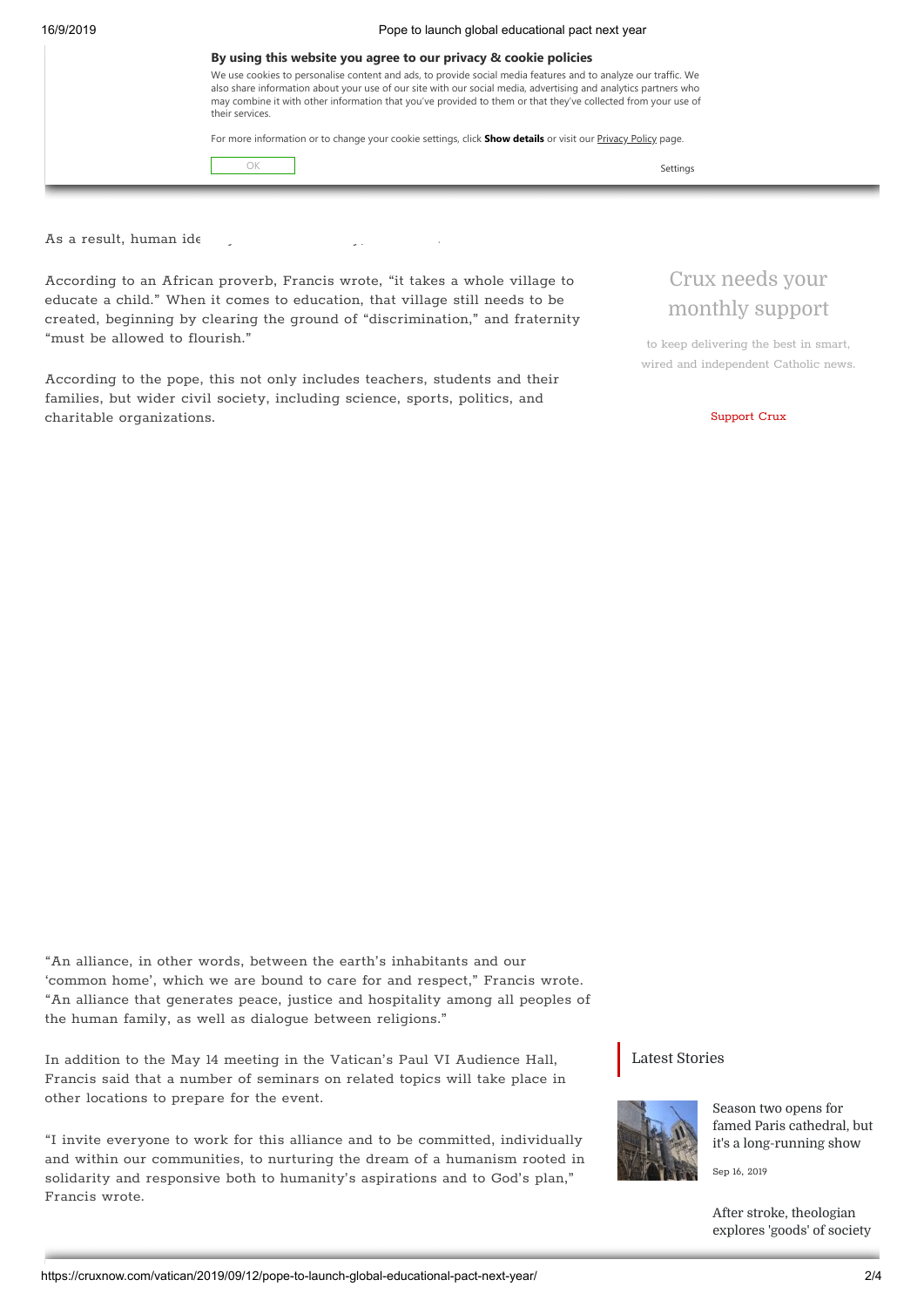| By using this website you agree to our privacy & cookie policies                                                                                                                                                                                                                                                                                                      |          |  |
|-----------------------------------------------------------------------------------------------------------------------------------------------------------------------------------------------------------------------------------------------------------------------------------------------------------------------------------------------------------------------|----------|--|
| We use cookies to personalise content and ads, to provide social media features and to analyze our traffic. We<br>also share information about your use of our site with our social media, advertising and analytics partners who<br>may combine it with other information that you've provided to them or that they've collected from your use of<br>their services. |          |  |
| For more information or to change your cookie settings, click <b>Show details</b> or visit our <b>Privacy Policy page.</b>                                                                                                                                                                                                                                            |          |  |
| ΩK                                                                                                                                                                                                                                                                                                                                                                    | Settings |  |
|                                                                                                                                                                                                                                                                                                                                                                       | priests  |  |

"The most significant personalities in the world are invited to take part in the proposed initiative, political, cultural and religious, and in particular the young people to whom the future belongs," the Vatican statement says. "The goal is to arouse an awareness and a wave of responsibility for the common good of humanity, starting from the young and reaching all people of good will."

The statement from the Congregation also said that the new educational pact will aim to heal three "fractures" affecting the world.

The first is that which separates reality from transcendence. According to the Vatican, children should be introduced to "total reality," including openness to the transcendent, healing a "vertical rift between man and the Absolute."

The second fracture the pact should heal is "horizontal," between generations, cultures, and within the family, with people who bring different cultural visions and religions, and with those who face financial, social and moral difficulties.

The third fracture is that between humanity and the environment, with an urgent need to "create the conditions for 'ecological citizenship'" that educates in "responsible austerity, grateful contemplation of the world, and care for the fragility of the poor and the environment."

Follow Inés San Martín on Twitter: [@inesanma](https://twitter.com/inesanma)

Crux is dedicated to smart, wired and independent reporting on the Vatican and worldwide Catholic Church. That kind of reporting doesn't come cheap, and we need your support. You can help Crux by giving <sup>a</sup> small amount monthly, or with <sup>a</sup> [onetime](https://cruxnow.com/support-crux/#1526988863600-2-9) gift. Please [remember,](https://cruxnow.com/support-crux/#monthly) Crux is <sup>a</sup> for-profit organization, so contributions are not tax-deductible.

#### Share:  $f \vee f$  G+ in  $\rho \vee f$

#### Related Posts



Pope invites young people to pledge to build a new [economy](https://cruxnow.com/vatican/2019/05/13/pope-invites-young-people-to-pledge-to-build-a-new-economy/)



Catholic education key to fighting indifference, pope says



ш

Pope's peace message to stress political [responsibility](https://cruxnow.com/vatican/2018/11/06/popes-peace-message-to-stress-political-responsibility/)